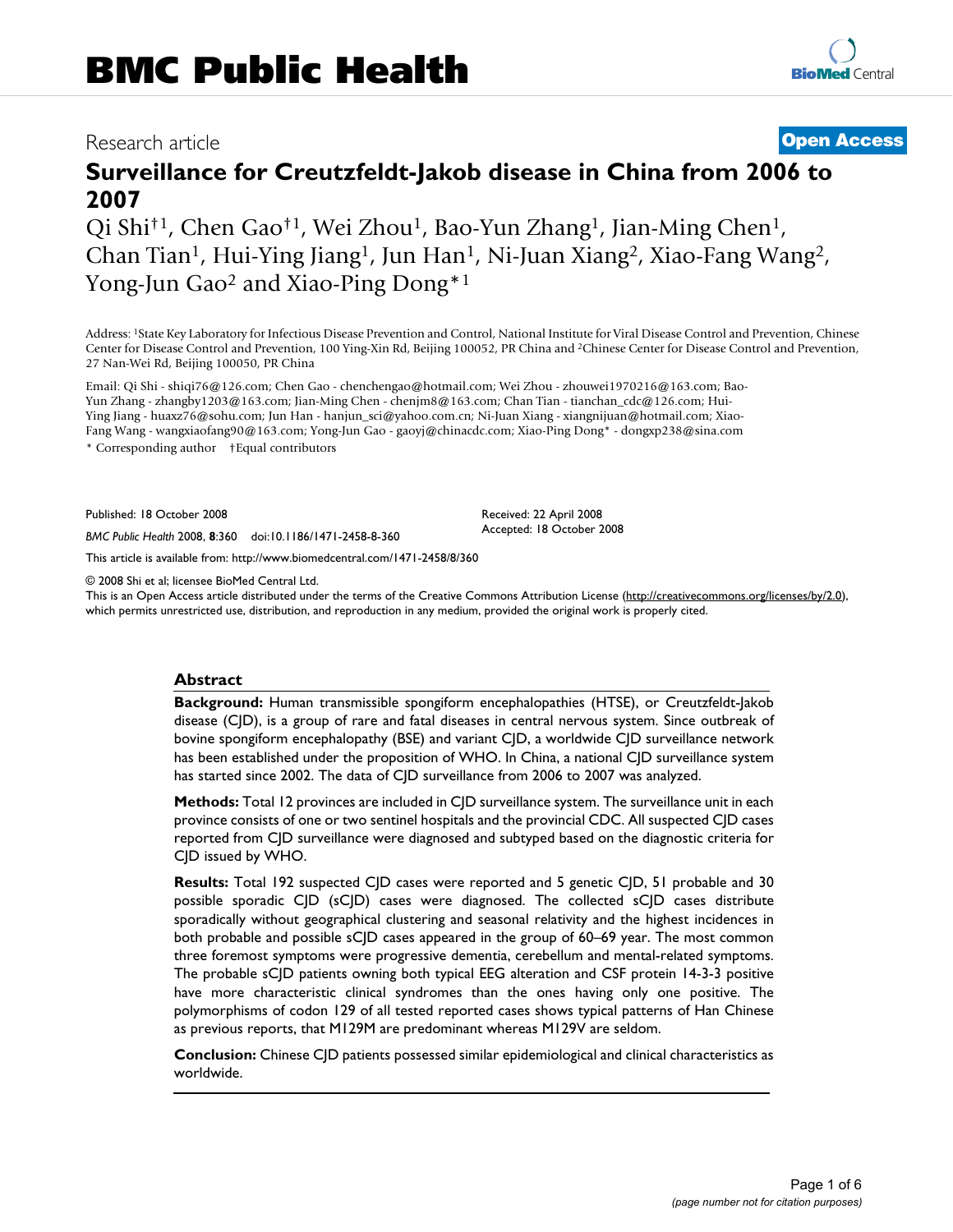# **Background**

The description of human transmissible spongiform encephalopathies (HTSE) which includes a group of rare, fatal central nervous system disorders began with Creutzfeldt-Jakob disease (CJD), identified in the 1920s by two German neuroscientists[1]. Four types of CJD named sporadic (sCJD), familial or genetic (gCJD), iatrogenic or accidental (iCJD) and variant (vCJD) have been described. The pathological agent of this kind of diseases, termed as PrPSc, is believed to be an abnormal isoform of a cellular prion protein, PrPC[2]. sCJD occurs spontaneously with unknown aetiology and has no evidence of geographical clustering. The incidence is generally between 0.5 and 1.5 cases per million persons per year and affects mainly the elderly population. Mutations in the gene encoding PrPC (*PRNP*) is known as gCJD[3]. iCJD is caused by exposure to infectious prions through contaminated medical products such as biological materials and surgical instruments[4]. vCJD is caused by consumption of contaminated food through uptaking of bovine spongiform encephalopathy (BSE) prions[5].

Since the first ten vCJD cases were announced in the UK in March, 1996, the geographical association with BSE epidemic has been raised the possibility of a causal link. Up to April, 2008, total 204 vCJD cases were found worldwide, among them 166 cases were in UK including 115 cases died from definite vCJD, 48 cases died from probable vCJD without neuropathological confirmation and 3 are still alive [6]. In 2005, a vCJD case who had resided in the UK for 24 days was identified in Japan[7]. As the great impact of the outbreak of BSE and emerging of vCJD on public health, WHO consultation recommended the establishment of worldwide CJD surveillance in May, 1996. However, as the systematic surveillance for CJD has only been undertaken in a minority of countries, the incidence in much of the world area is currently unknown[8]. In China, the CJD surveillance system was established under the framework of the surveillances for communicable diseases led by Chinese Center for Disease Control and Prevention (CCDC) since 2002 and became broader in the past two years. The paper collects the surveillance data from 2006 to 2007.

# **Methods**

# *Construction of CJD surveillance system*

China CJD surveillance started in 2002, which was constructed under the framework of national surveillance network for communicable diseases led by CCDC. China has 31 provinces with a population of 1.3 billion. In CJD surveillance system, total 12 provinces with the population of 440 million were covered, including Beijing, Shanghai, Tianjin, Chongqing, Jilin, Shaanxi, Hubei, Guangdong, Guizhou, Anhui, Henan and Xinjiang. The surveillance unit in each province consists of one or two sentinel hospitals and the provincial CDC. The staff in the department of neurology in the sentinel hospitals was responsible for collecting the clinical data and sampling, while the staff from provincial CDC took charge in collecting the epidemiological data. The provincial CDC transferred all collected data and samples to the national center, which is the Department of Prion Disease, National Institute for Viral Disease Control and Prevention, CCDC, for laboratory tests and final diagnosis. The clinical and epidemiological data were collected by the formulized tables. The clinical data included mainly general information, main clinical manifestations, the first onset symptom, clinical examinations (CT, MRI, EEG and routine cerebral spinal fluid (CSF) biochemistry), specimen sampling data and death data. The epidemiological data included the information of inhabitancy, family history (mainly the dementia), anamnesis (surgical or neurosurgical history, organ transplantation, blood donation and transfusion, use of extracts of pituitary or other blood products) and special profession (medical staff, veterinary and butcher). The clinical specimens collected for diagnosis of CJD were brain tissues, CSF and blood. The national center feeds back the diagnosis and the principles of management to the provincial units. The surveillance and study was approved by the Ethical Review Committee of China CDC.

# *Case definition*

All suspected CJD cases reported from CJD surveillance were diagnosed and subtyped based on the diagnostic criteria issued by CCDC, which was constituted based on the diagnostic criteria for CJD issued by WHO[9]. The diagnosis for each case was made by an expert board consisting of neurologists, neuropathologists, epidemiologists and laboratory staff.

### *Laboratory tests*

For CSF 14-3-3 protein assay, CSF was collected by routine lumbar puncture during hospitalization. Western blots for protein 14-3-3 in CSF were performed as the protocol described elsewhere[10]. Briefly, 20 μl CSF sample was separated by 12% SDS-PAGE and electronically transformed onto nitrocellulose membrane. Blots were incubated in 1:1000 diluted 14-3-3 polyclonal antibodies (Santa Cruz, USA) and further incubated in 1:5000 diluted HRP-conjugated goat anti-Rabbit IgG (PerkinElmer, Germany). Immunoreactive bands were visualized by ECL method (PerkinElmer, Germany).

For *PRNP* analysis, genomic DNA was extracted from peripheral blood leukocytes by using Qiagen's DNA purification kit according to the manufacturer's instructions. The *PRNP* open reading frame was amplified by polymerase chain reaction (PCR) using a protocol and primers described elsewhere[11]. The genotype at codon 129 of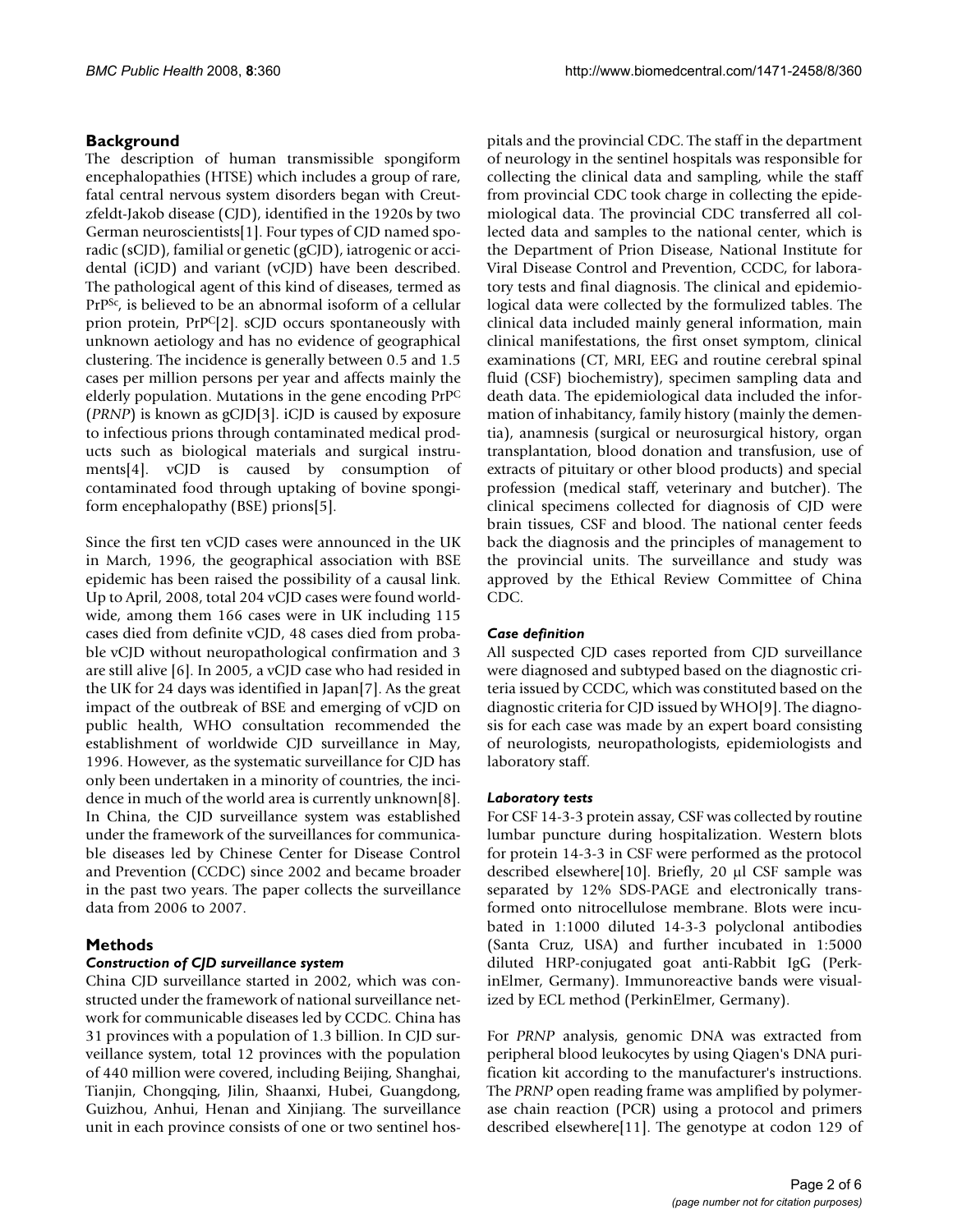*PRNP* was determined by digestion with the restriction endonuclease NspI. Analysis of *PRNP* sequences was performed by direct sequencing in a MacBAC sequencer (Pharmacia, USA).

For neuropathological assay, slides of brains were analyzed by HE staining. The immunohistochemistry staining for PrPSc were performed using PrP specific monoclonal antibody 3F4 (Dako) as the primary antibody. Western blots for PrPSc was conducted according to the protocol described previously[12]. Briefly, Brain tissue sample was homogenized in 9 volumes of lysis buffer (100 mM NaCl, 10 mM EDTA, 0.5% Nonidet P-40, 0.5% sodium deoxycholate, 10 mM Tris, pH 7.5). Aliquot of the brain homogenate was incubated with 50 μg/ml proteinase K (PK) at a final concentration at 37°C for 1 h. Samples were separated in 15% SDS-PAGE and electronically transferred to nitrocellulose membrane. The membrane was incubated with 1:5,000 diluted antibody 3F4 (Dako) and further incubated in 1:5000 diluted HRP-conjugated goat anti-Mouse IgG (Santa Cruz, USA).

### *Statistic analysis*

All statistical analyses were performed using the *SPSS* 11.5 computer software programme.

### **Results**

From 2006 to 2007, total 192 suspected CJD cases were reported through CJD surveillance system. All reported cases were Han Chinese. After carefully analyzed the clinical, epidemiological and laboratory data, 51 patients were diagnosed as the probable sCJD cases, 30 were possible sCJD cases based on the diagnosis criteria. In addition, two fatal familial insomnia (FFI) cases in one family and 3 gCJD cases, G114V, T188K and E200K, were definitely diagnosed with the evidences of PrP<sup>Sc</sup> in brain samples and/or special mutations in *PRNP*. Among them, two FFI cases and the G114V case had autopsy and were diagnosed as definite gCJD based on the neuropathological assays and Western blots. For every reported case, a wellregulated follow-up survey was carried out and registered individually, especially the patients with 14-3-3 protein positive in CSF. The final diagnoses of 29 non-CJD cases with positive 14-3-3 protein included 3 viral encephalitis, 1 syphilitic encephalitis, 2 tuberculosis encephalitis, 1 encephalomeningitis, 1 allergic encephalitis, 1 myelinoclasis, 2 neurodegenerative disease and 1 paraneoplastic syndrome. The rests discharged from hospitals without final definite diagnosis.

# *General epidemiological data*

The onset ages of 51 probable sCJD cases varied from 33 to 74 years old, with the mean age of 60.2 years, and the onset ages of 30 possible sCJD were from 37 to 78 years old, with mean age of 60.4 years. The highest incidences were in the group of 60–69 year-old in both probable and possible sCJD cases (Fig 1). In contrast, the onset ages of 5 gCJD patients were from 26 to 63, with mean ages of



#### Figure 1 **The age distribution of probable and possible sCJD cases from 2006 to 2007.** The black column indicates probable sCJD, the grey column indicates possible sCJD and the curve represents the total numbers.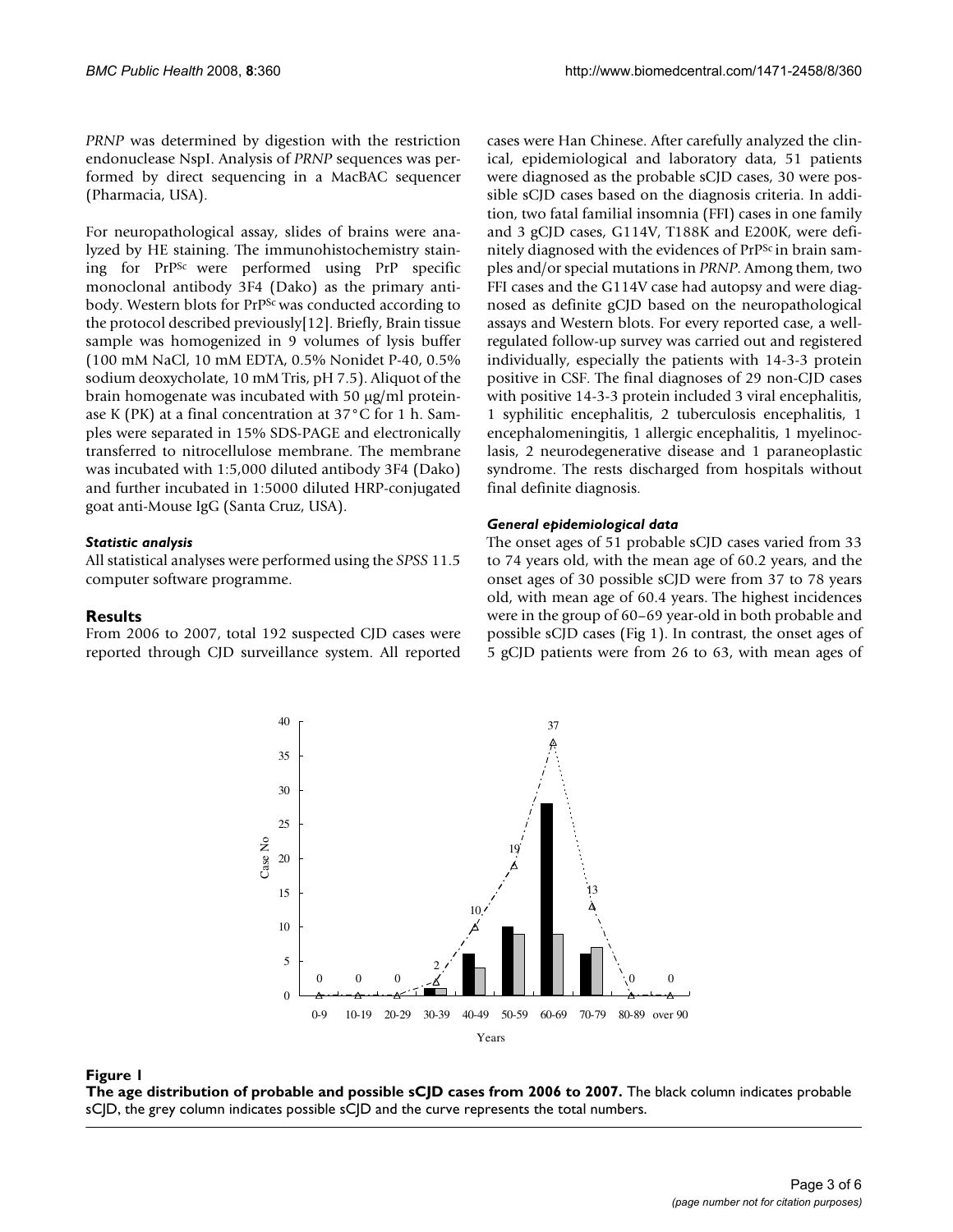48.2 years. The male to female ratio was 35:16 in probable sCJD and 20:10 in possible sCJD.

The resident places of probable and possible sCJD cases were diffused in 23 different provinces in China, although Beijing and Shanghai reported more cases than other provinces. The occupations of probable and possible sCJD cases were also various, including workers, farmers, teachers, officials, self-employees and house-wives. Three cases were medical staffs before retired, but after careful investigation, we excluded the possibility of iatrogenic infection. All probable and possible cases showed no linkage with their anamnesis. Additionally, the suspected CJD cases were reported around all year, without seasonal specificity.

# *Clinical data*

The foremost symptoms of the reported sCJD cases were multifarious. Progressive dementia was the most familiar one that was described by 35 out of 81 (43.2%) patients. Other commonly observed clinical manifestations included mental-related syndromes (22/81, 27.2%), cerebellum-related syndromes (16/81, 19.6%), pyramidal or extrapyramidal disfunction (12/81, 14.8%), slow progressive dementia (8/81, 9.9%). Additionally, nine patients complained with visual disturbance, three with cerebral stroke-like symptoms without confirmation of ischemia, and rest three patients with dizziness, sleeping disturbance or lower limbs inability (Table 1).

According to the diagnosis criteria, CJD must have progressive dementia and at least two of the following four clinical features, myoclonus, visual or cerebellar disturbance, pyramidal or extrapyramidal disfunction and akinetic mutism. Calculation of the presences of the four other manifestations among 81 sCJD cases identified that in the group of probable sCJD the most common symp-

#### **Table 1: The foremost symptoms of the probable and possible sCJD patients**

| clinical manifestation                  | case number |  |  |
|-----------------------------------------|-------------|--|--|
| progressive dementia                    | 35 (43.2%)  |  |  |
| mental syndrome <sup>1</sup>            | 22 (27.2%)  |  |  |
| cerebellum syndrome                     | 16 (19.8%)  |  |  |
| pyramidal or extrapyramidal disfunction | 12 (14.8%)  |  |  |
| visual disturbance                      | 9(11.1%)    |  |  |
| slow progressive dementia <sup>2</sup>  | 8(9.9%)     |  |  |
| cerebral stroke                         | 3(3.7%)     |  |  |
| dizziness                               | (1.2%)      |  |  |
| sleeping disturbance                    | (1.2%)      |  |  |
| lower limbs inability                   | 1(1.2%)     |  |  |
| clinical manifestation                  | case number |  |  |

<sup>1</sup>: including sleeping turbulence, depression, anxiety and stress etc. 2: when the dementia persists longer than one year progressively without other manifestations

tom was pyramidal or extrapyramidal disfunction (84.3%), followed by myoclonus (78.4%), visual or cerebellar disturbance (68.6%) and akinetic mutism (47.1%), whereas in the group of possible sCJD the most common one was also pyramidal or extrapyramidal disfunction (86.7%), followed by myoclonus (70.0%), visual or cerebellar disturbance (70.0%) and akinetic mutism (50.0%) (Table 2). The appearance of common symptoms between probable and possible sCJD had no statistic difference, the p value showed in the table.

Analysis of the frequency of the four major manifestations in sCJD showed that besides progressive dementia, large portion of the patients had two other clinical symptoms, followed by having three and four (Table 3). The distributing frequency of the main clinical symptoms between probable and possible sCJD were quite similar, without statistic difference, the p value showed in the table.

### *Laboratory tests*

Among 192 reported cases, 182 cases had the tests of protein 14-3-3 in CSF and 91 cases had EEG examinations. 65 CSF samples were 14-3-3 positive and 47 cases showed typical periodic sharp wave complexes (PSWC) on the EEG. Among 51 cases diagnosed as probable sCJD, 20 developed both CJD-specific EEG alternations and positive 14-3-3 in CSF, 16 were 14-3-3 positive only and 15 had EEG changes only. Comparative analyses of the emerges of the clinical manifestations showed that myoclonus was identified in all patients with both 14-3-3 positive and EEG change, while appearance frequencies of visual or cerebellar disturbance and akinetic mutism in this group were higher than that in the groups of 14-3-3 positive only and of EEG change only (Table 4). Most of the patients (93.8%) in the group of 14-3-3 positive only showed pyramidal or extrapyramidal disfunction, which was much higher than the other two groups. It highlights that the appearances of clinical manifestations may correlate with the phenotypes of laboratory examinations in sCJD patients. The patients with both 14-3-3 positive and EEG change seem to have more clinical symptoms. By statistic analyses, there was no difference in visual or cerebellar disturbance, pyramidal or extrapyramidal disfunction and akinetic mutism symptoms, but significant difference in myoclonus symptom among the three groups ( $p =$ 0.006, Table 4).

Analyses of *PRNP* from 135 patients reported in CJD surveillance revealed again that most cases (131, 97.0%) were methionine homozygous genotype at codon 129, four (3.0%) were methionine/valine heterozygosity and none was valine/valine homozygous, which corresponding well with our previous results[13]. The polymorphism of codon 129 showed the same pattern in probable and possible sCJD patients, that in 48 tested probable cases 45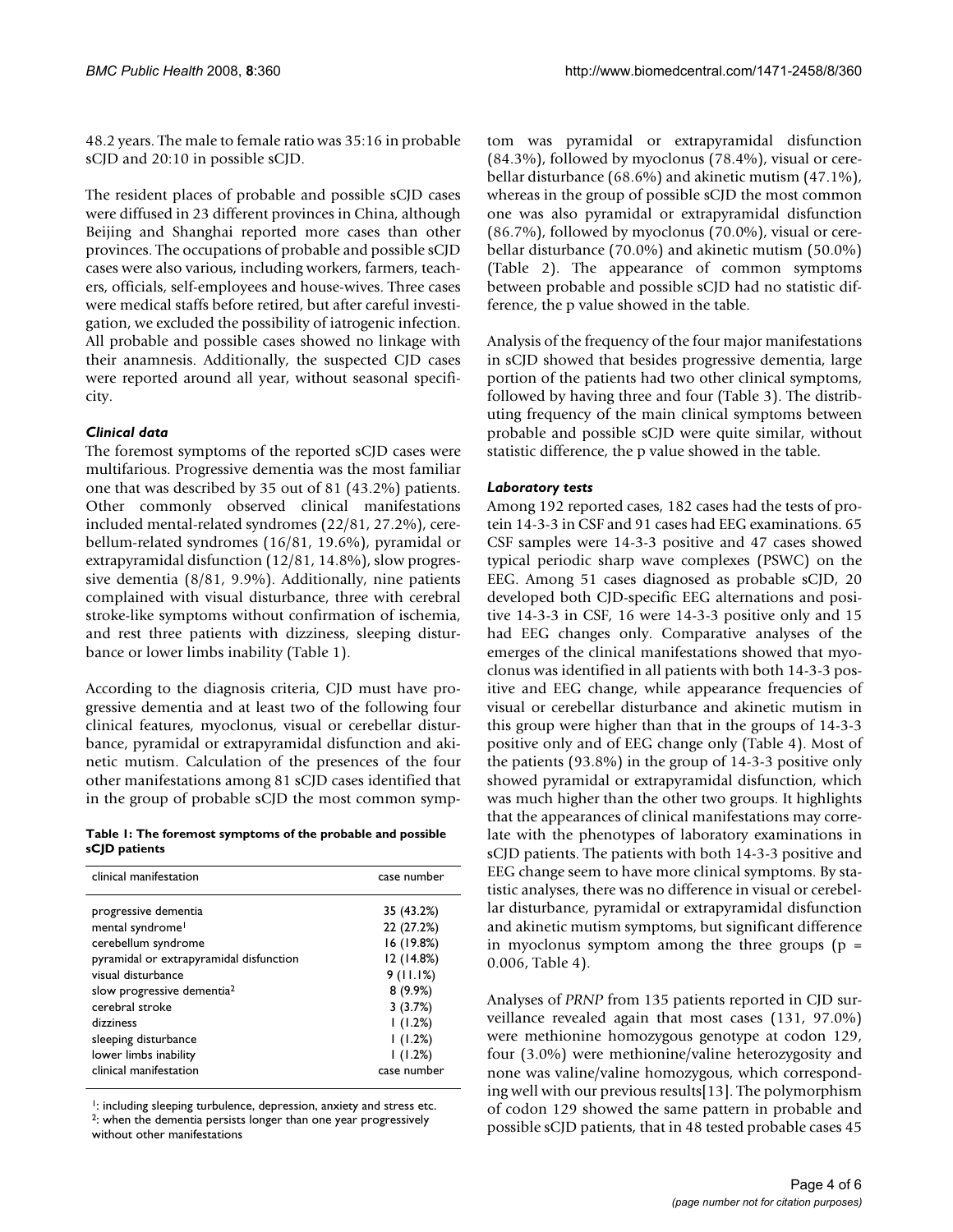|               | cases number | progressive dementia | myoclonus          | visual or cerebellar<br>disturbance | pyramidal or extrapyramidal<br>disfunction | akinetic mutism       |
|---------------|--------------|----------------------|--------------------|-------------------------------------|--------------------------------------------|-----------------------|
| Probable sCID | 51           | 51 (100%)            | 40 (78.4%)         | 35 (68.6%)                          | 43 (84.3%)                                 | 24 (47.1%)            |
| Possible sCID | 30           | 30 (100%)            | 21(70.0%)<br>0.395 | 21(70.0%)<br>0.897                  | 26(86.7%)<br>0.773                         | $15(50.0\%)$<br>0.798 |

**Table 2: The appearances of main clinical manifestations in probable and possible sCJD patients**

were M/M and 3 were M/V, and all 24 tested possible cases were M/M genotypes. The genotypes of codon 129 of three gCJD cases were all M/M.

# **Discussion**

Since German neurologists Creutzfeldt and Jakob firstly reported the cases with progressive cerebral dysfunction, the 'Creutzfeldt-Jakob disease' has been known for almost one century. Since the occurrence of vCJD in Europe was addressed, WHO consultation had recommended the establishment of worldwide CJD surveillance[14]. In 2002, China started to set up the national CJD surveillance and join into the worldwide surveillance system. It consists of twelve provinces now with about 440 millions inhabitants. In this paper, we propose the surveillance results from 2006 to 2007. Except five genetic CJD cases, all CJD cases are diagnosed as sCJD. No iCJD and vCJD has been identified. The collected sCJD cases distribute sporadically without geographical clustering. The mean onset ages of the probable sCJD and possible sCJD cases are almost the same, showing the highest incidence in the group of 60–69 years. There are more male cases than female ones in the past two years, probably reflecting only short-term surveillance.

Many symptoms have been described as the foremost clinical manifestations in sCJD patients. The first three common symptoms are progressive dementia, cerebellum and mental-related symptoms. Along with the progression of the disease, more neurological symptoms have been identified, among them progressive dementia has been observed sooner or later in all sCJD patients. No differences in the appearances and frequencies of other four main clinical manifestations have been notified in the groups of probable sCJD and possible sCJD.

EEG examination and CSF protein 14-3-3 test are the indexes for probable sCJD according to the diagnostic criteria recommended by WHO[9]. We find that the probable sCJD patients owning both typical EEG alteration and CSF protein 14-3-3 positive have more characteristic clinical syndromes than the ones having only one positive. Meanwhile, all cases with 14-3-3 positive and EEG altheration show myoclonus during their clinical courses. CSF 14-3-3 positive is believed as the marker of brain damage[15]. EEG abnormality represents early recognition of worsening brain function[16]. It might reflect that the patients owning two positive results have more pathological changes in brains.

In our surveillance system, the *PRNP* genes of all reported cases have been screened if available. The polymorphisms of codon 129 of all tested reported cases show typical patterns of Han Chinese as previous reports[13], that M129M are predominant whereas M129V are seldom. Additionally, analyses of a few biopsy and postmortem brain samples of sCJD cases collected previously show all type 1 PrPSc patterns in Western blots (unpublished data). All these patients have been confirmed to be M129M homozygous. Furthermore, five genetic CJD cases have been identified through CJD surveillance. Two cases, T188K and E200K, do not have detectable family histories, which are reported and primarily diagnosed as probable and possible sCJD, respectively. It emphasizes that *PRNP* gene sequencing is essential and unique for detection of gCJD without detectable family history.

Although CJD cases have been identified through our CJD surveillance, the reported and diagnosed cases is far from the expected one based on the numbers of inhabitants. Therefore, it is hard to line out the morbidity of CJD in China. Lack of knowledge of this rare disease in local clinicians in small town encumbers the sensitivity of surveillance system. Carefully designed training programs will help to improve this situation. Compared with the developed countries, the rate of postmortem is extremely lower

**Table 3: The frequencies of other four clinical manifestations except progressive dementia in probable and possible sCJD patients**

|               | Case number | Having four clinical features | Having three clinical features | Having two clinical features |
|---------------|-------------|-------------------------------|--------------------------------|------------------------------|
| Probable sCJD |             | 11 (21.6%)                    | 17(33.3%)                      | 20(45.1%)                    |
| Possible sC D | 30          | 7 (23.3%)                     | 10(33.3%)                      | 16(43.3%)                    |
|               |             | 0.854                         | 000.                           | 0.217                        |